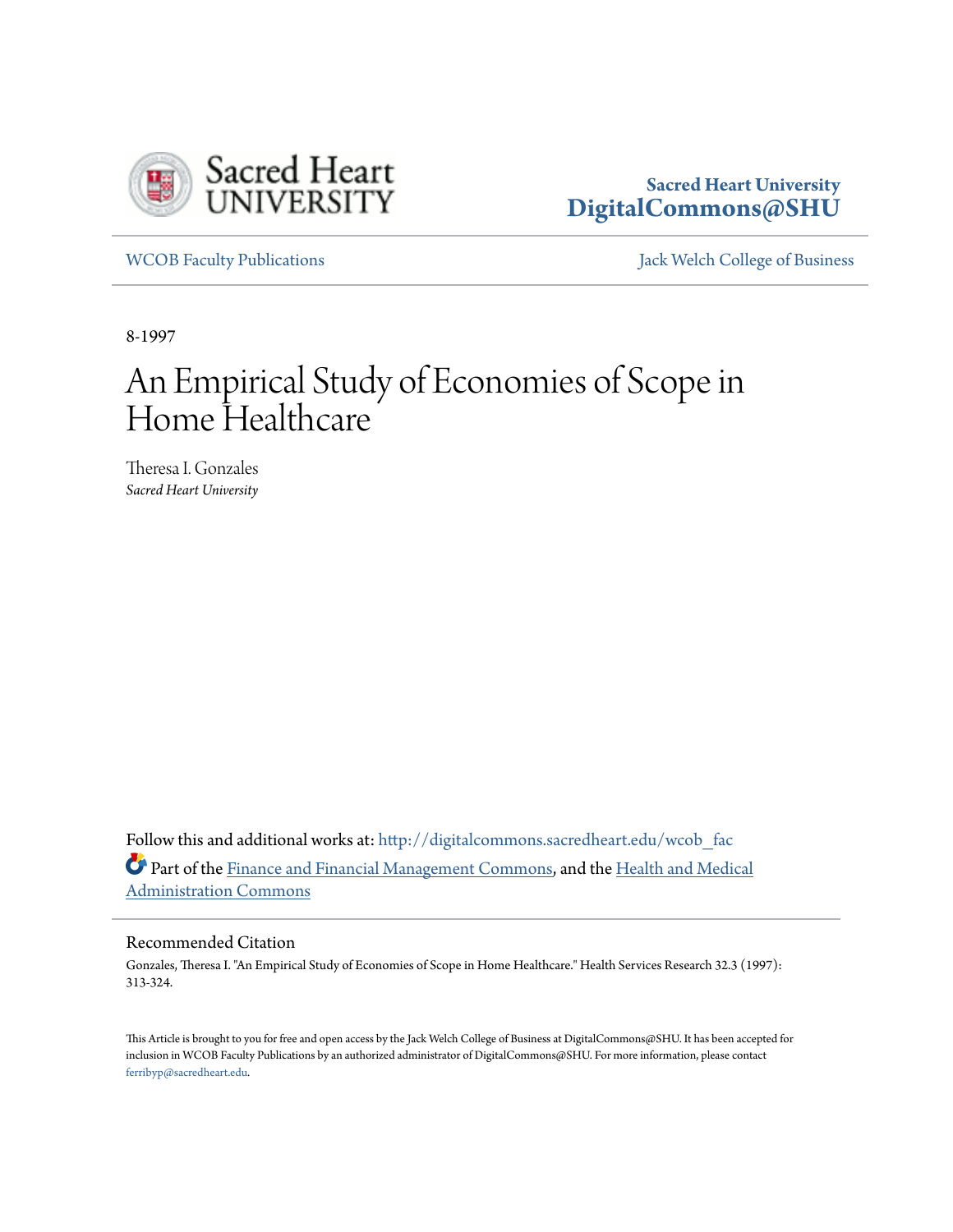# Articles

# An Empirical Study of Economies of Scope in Home Healthcare

Theresa L Gonzales

Objective. To apply the economic theory of economies of scope to the home healthcare industry.

Data Sources. Data on 488 observations obtained from the Cost Report (HCFA Form 1728-86) of all Connecticut state-licensed, Medicare-certified home health agencies. Study Design. The Cost Report was the primary source of data for this study. Information on total cost, scope, and other related factors was collected. Logarithmic and nonlinear regression analyses were used to identify factors related to scope and also to test for economies of scope.

Data Collection Method. Data collected were both cross-sectional and time series (from 1988-1992). Data accuracy was verified using description of frequencies, measures of central tendency and variation, and a calculation package so that a computer calculation on the data could be compared with the agency's calculation.

Principal Findings. It was determined that initially as scope increases, costs go down, thus proving economies of scope. For larger values of scope, it was determined that costs go up, proving diseconomies of scope.

Conclusions. Many of the home health agencies included in this study provide more services than is cost effective given the economic theory of economies of scope.

Key Words. Economies of scope, home healthcare, healthcare

# INTRODUCTION AND STATEMENT OF THE PROBLEM

The healthcare industry is currently undergoing fundamental changes concerning payment, accessibility, and service delivery. Recent literature has reflected an extraordinary number of mergers involving vertical and horizontal integration. The managerial response of healthcare providers to change has typically been to expand the numbers and types of services offered in an attempt to remain competitive and to better serve the needs of healthcare referral sources. This is best exemplified in the home healthcare setting. Home healthcare firms have responded to hospital reimbursement changes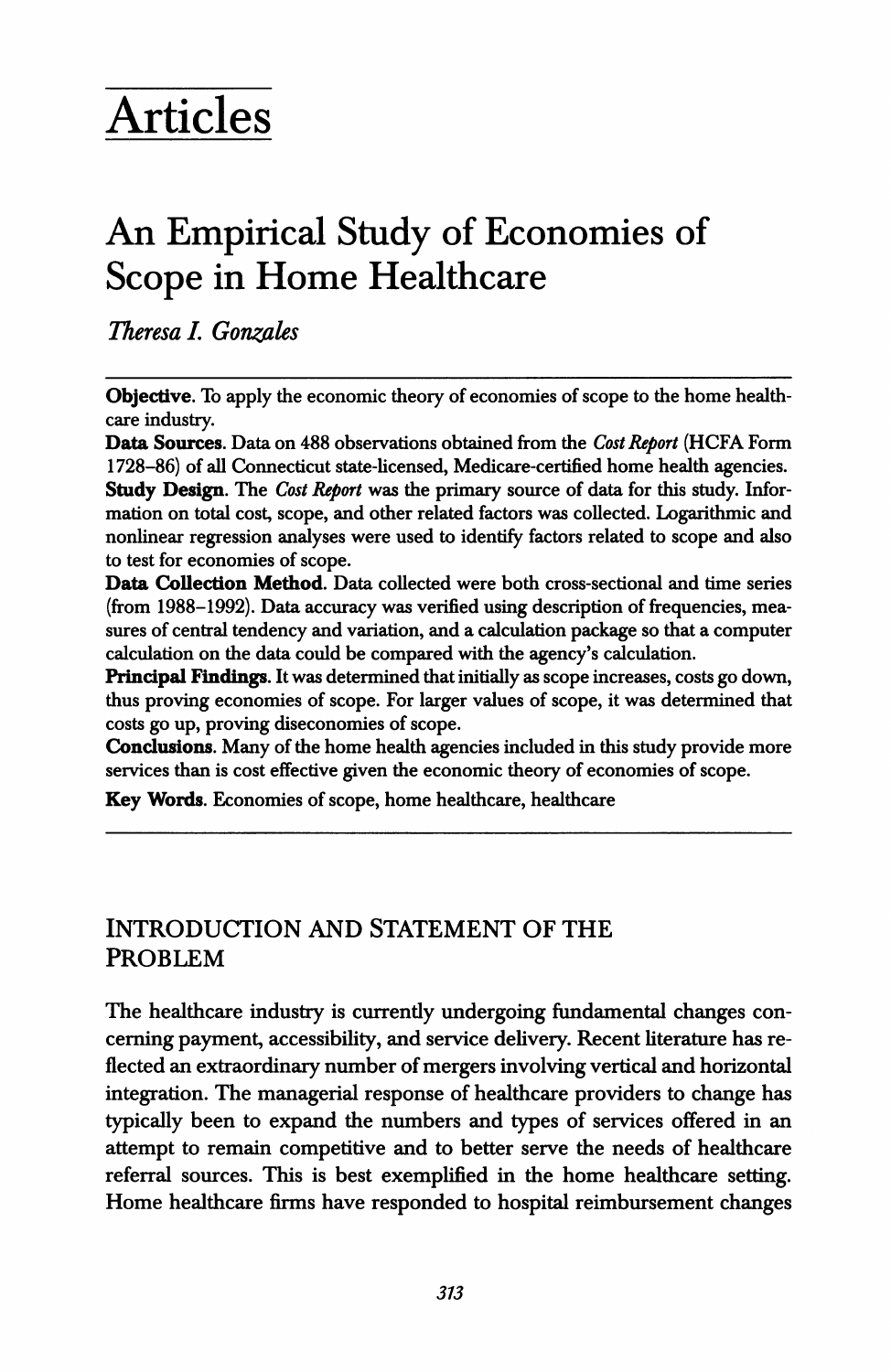by broadening the array of services the firms offer, so that they can service all of the needs of the hospitals' discharged patients.

In his book Health Services in the United States: A Growth Enterprise Since 1875, Odin Anderson points out that the growth of health services can be divided into three periods: the emergence of the basic services of the current system (1875-1930); the era of the third-party payment system (1930-1965); and the era of management and control (1965 to the present) (Anderson 1985: x). Anderson goes on to explain that in the current industry environment, with increasing amounts of competition, healthcare companies are either diversifying into other related areas or they are adding related services to their present line of business. Trends are also appearing as local health providers begin to realize that regional health systems may be a more appropriate and systematic method of administering complete health services (Ackerman 1992; U.S. Government, Office of the President 1993). The trend is toward vertical integration ofhealthcare firms with a focus on offering comprehensive services.

The focus on comprehensive service delivery needs to be examined in light of the economic concept of economies of scope. "Economies of scope imply that the cost of producing all outputs is strictly less than the cost of producing the same levels of output in separate production units, each unit specializing in a single output" (Cowing and Holtmann 1983: 647). There has been research relating to economies of scope in the hospital area. Findings suggest that with some types of services (pediatric care) economies may exist, but with other services (emergency room) diseconomies exist (Cowing and Holtmann 1983). With the increasing nature of healthcare competition and the emphasis on comprehensive service delivery, economies of scope become crucial to the efficient delivery of healthcare services as well as critical to a firm's profitability.

With increasing emphasis on home health as a less costly healthcare alternative, utilization of home health services has increased. But few attempts have been made to study the issues of economies of scope in home healthcare. Given recent business trends in this industry and the increasingly competitive nature of the environment, cost and efficiency are important considerations in management decisions.

Address correspondence and requests for reprints to Theresa I. Gonzales, Sc.D., Assistant Professor of Management, Sacred Heart University, 5151 Park Avenue, Fairfield, CT 06432. This article, submitted to Health Services Research on December 1, 1995, was revised and accepted for publication on August 19, 1996.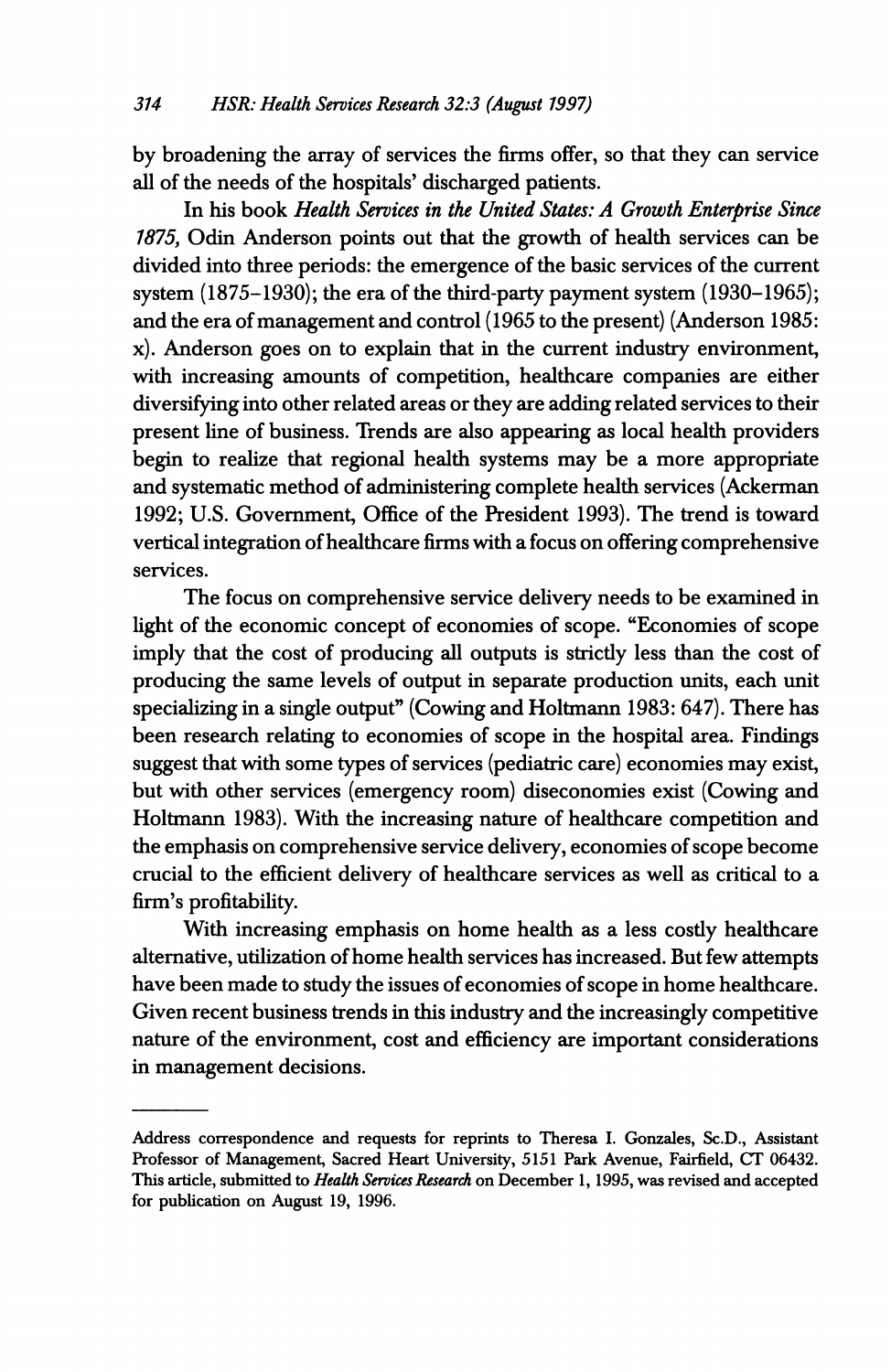A study was conducted to determine whether or not economies of scope are present in the home healthcare setting. Home health agencies in the state of Connecticut were the foundation of this study. A home health agency is a public or private organization, whether for-profit or not-for-profit, that provides skilled nursing services and at least one additional home health service at a patient's residence according to a plan of treatment (Kass 1987). Other home health services might include (but are not limited to) physical and occupational therapy, home health aides and companions, intravenous therapy, baby care, and social work services.

The firms in this industry comprise local, regional, and national companies. These firms work with hospitals and physicians to provide healthcare services to patients in their own homes and in skilled nursing facilities. An increasing emphasis has been placed on using these types of services due to an increase in the number of people over age 65 and in response to hospital reimbursement changes (Lewin 1991; Zinkewicz 1993).

# METHODS

A study was conducted of all home health agencies (HHAs) in Connecticut. The primary purpose of the study was to determine whether economies of scope existed in the home healthcare field and, if it did, at what level economies were present. Data were collected from all of the state-licensed, Medicare-certified HHAs in Connecticut. Data were collected for <sup>a</sup> period of five years (1987-1992) for a total of 488 observations, with the actual number of agencies each year ranging from 94-106. Data were both cross-sectional and time series. The primary data collection instrument was the Cost Report (HCFA Form 1728-86). Agencies are required to submit an updated Cost Report each year reflecting the agency's actual costs of rendering services during the previous fiscal year.

The scope of services offered by healthcare firms was examined as a continuous variable. Scope was defined as the number of different types of services offered. The Cost Report specifies the following possible types of services: skilled nursing care, physical therapy, occupational therapy, speech pathology, medical social services, home health aide, durable medical equipment (rented or sold), supplies, home dialysis services, respiratory therapy, private duty nursing, clinic, health promotion activities, day care program, home-delivered meals, hospice, and homemaker services. Scope was measured by counting the actual number of different types of services that home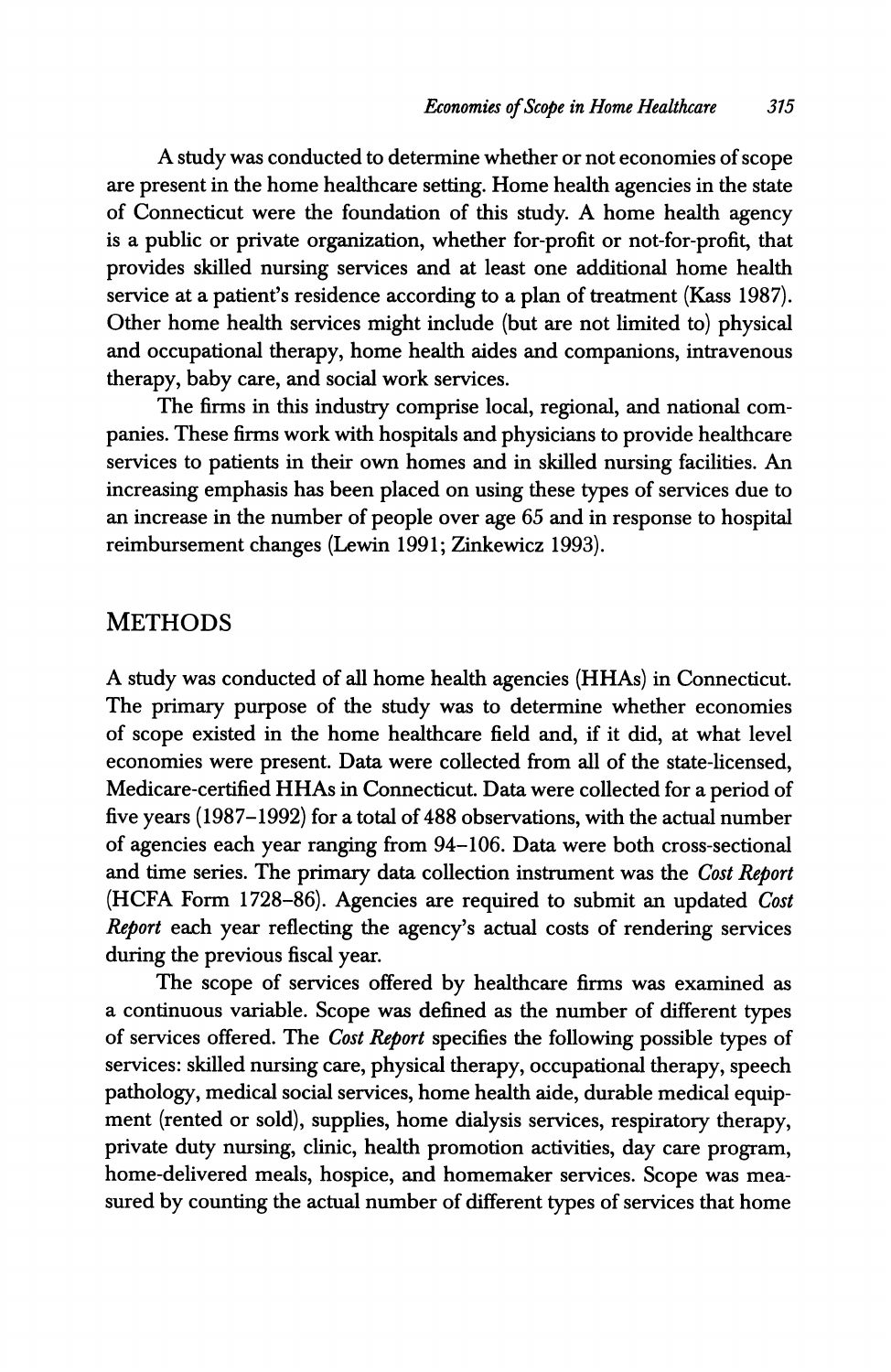health agencies offered. For purposes of this study, scope was measured as an unweighted sum; this implies that all services were equal in terms of their associated cost to the firm.

Utilizing the concepts of microeconomics, it is acknowledged that all home health agency services may not be equally profitable. In differentiating healthcare activities the incremental costs of each service must be compared to the incremental revenue. Using the theory of marginal analysis, the marginal cost and marginal revenue of each service can be analyzed, and services can then be ranked against each other (Ellis 1984). The acceptance criteria to establish economies of scope would be:

- \* Where marginal benefit > marginal cost there would be economies of scope; and
- $\cdot$  Where marginal benefit  $\leq$  marginal cost there would be diseconomies of scope.

Consideration of the results of marginal analysis would assist individual HHA managers in determining which particular services their firm should provide in order to achieve economies of scope (those services where marginal benefit  $>$  marginal cost). Marginal analysis was not undertaken as part of this research effort, because data were collected from the publicly available statistics included in the Cost Report and application of marginal analysis was not possible. Therefore, the method used to differentiate and count types of services was linked to the definitions of these services within the Medicare/Medicaid reimbursement guidelines (Cost Report Guidelines for HCFA Form 1728-86).

Total cost was measured as the sum of the fixed and variable costs of the agency. These data were also obtained from the Cost Report. As such, total cost was a continuous variable. In order to compare time series data, adjustments for inflation were necessary. Since the average consumer price index (CPI) is computed using the calendar year, monthly data were used and the average CPI was calculated for the home health agency fiscal year July 1 through June 30. Total cost was then deflated by the CPI.

In addition to the total cost and types of different services delivered (scope), data on other factors were collected so that these factors might be controlled for in the final cost model. Other factors included firm size (measured by total number of healthcare visits), legal form (for-profit or not-forprofit), percentage of Medicare patients (controlling for patient age), visits per patient, and community characteristics (urban or nonurban). Both nonlinear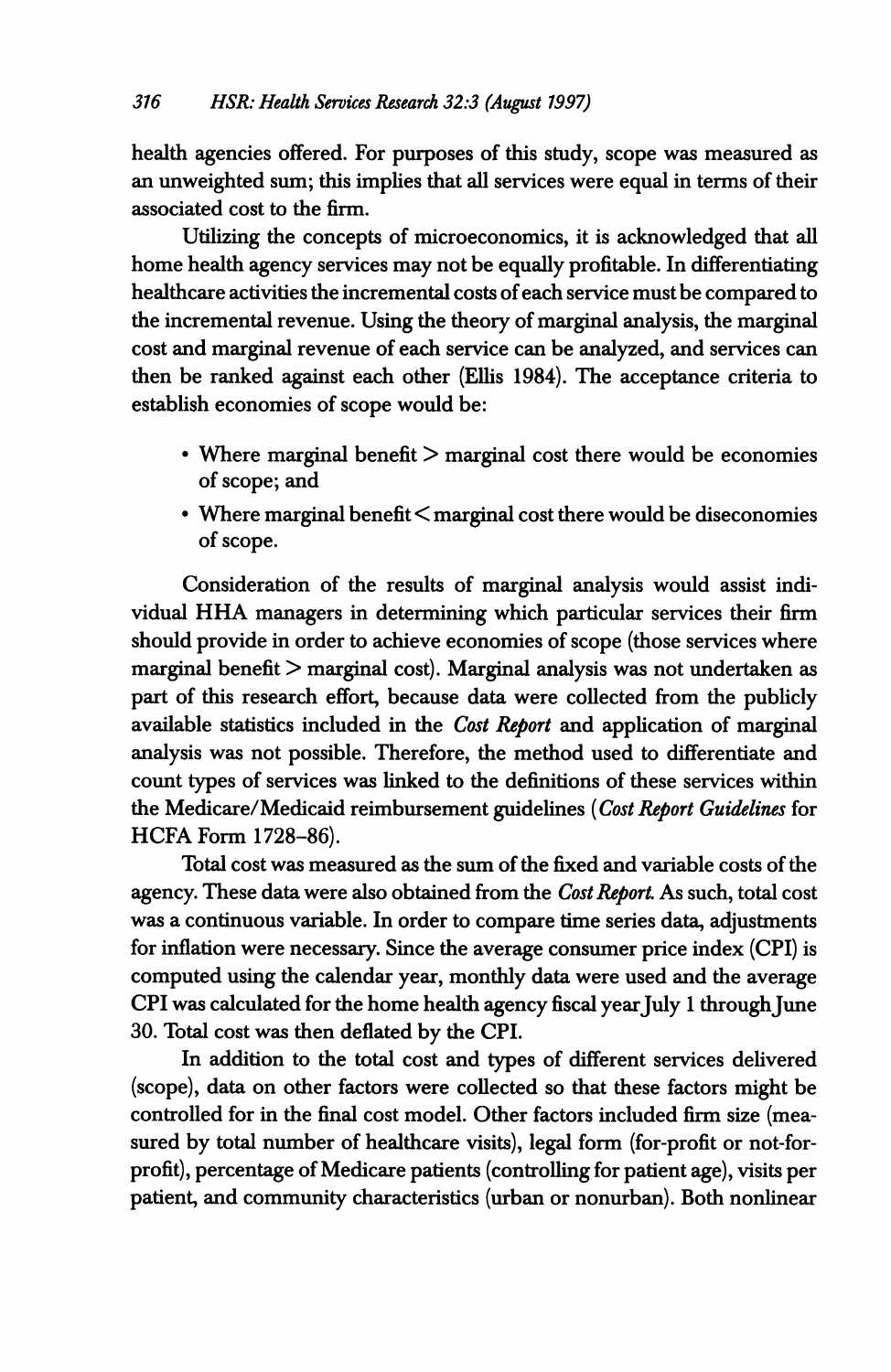and logarithmic specifications were examined to derive an estimated cost function. The functional relationship of the variables was as follows:

Total cost  $\text{deflated} = b_0 + b_1 \text{ (scope)} + b_2 \text{ (size)} + b_3 \text{ (legal form)} +$  $b_4$  (percent Medicare) +  $b_5$  (percent nursing visits) +  $b_6$  (urban/nonurban) + e (error term)

# FINDINGS

The means of the variables collected are shown in Table 1. It is clear that over the five-year period studied the size of home health agencies has been increasing. Data reflect that from 1987 to 1991 size increased almost 97 percent. This growth is indicative of the increase in demand for home healthcare. The number of visits per patient has increased over the sample years as well as the percentage of patients that were on Medicare. Scope of services appears to remain fairly stable across the five years, with a yearly average of 8.90-9.35 services. These data reflect no significant changes on this variable over time. When considering the 488 observations together, the mean value of scope is 9.14, the median value is 9.00, and the range is from 1.00 to 17.00. Frequencies of this variable for the five years combined can be found in Table 2.

| Variable Name             | 1987–1988   | 1988-1989   | 1989-1990   | 1990–1991   | 1991–1992   | 5-Year Average |
|---------------------------|-------------|-------------|-------------|-------------|-------------|----------------|
| Total cost (deflated)     | \$1,273,193 | \$1,243,533 | \$1,478,860 | \$1,836,904 | \$1,784,326 | \$1,528,958    |
| <b>Size</b>               | 19,023      | 20,981      | 27,130      | 37,465      | 37,430      | 28,560         |
| Visits per patient        | 18.61       | 19.02       | 21.50       | 25.53       | 25.98       | 22.20          |
| Scope                     | 9.35        | 9.21        | 9.15        | 9.11        | 8.90        | 9.14           |
| Medicare patients (%)     | 40          | 38          | 45          | 47          | 54          | 45             |
| Skilled visits (%)        | 28          | 28          | 28          | 26          | 26          | 27             |
| Legal form                |             |             |             |             |             |                |
| Nonprofit                 | 71          | 69          | 69          | 67          | 70          |                |
| Profit                    | 26          | 26          | 25          | 29          | 36          |                |
| Community characteristics |             |             |             |             |             |                |
| Urban                     | 35          | 35          | 41          | 35          | 37          |                |
| Nonurban                  | 62          | 60          | 53          | 61          | 69          |                |
| Sample size $(n)$         | 97          | 95          | 94          | 96          | 106         | 488            |

Table 1: Variable Means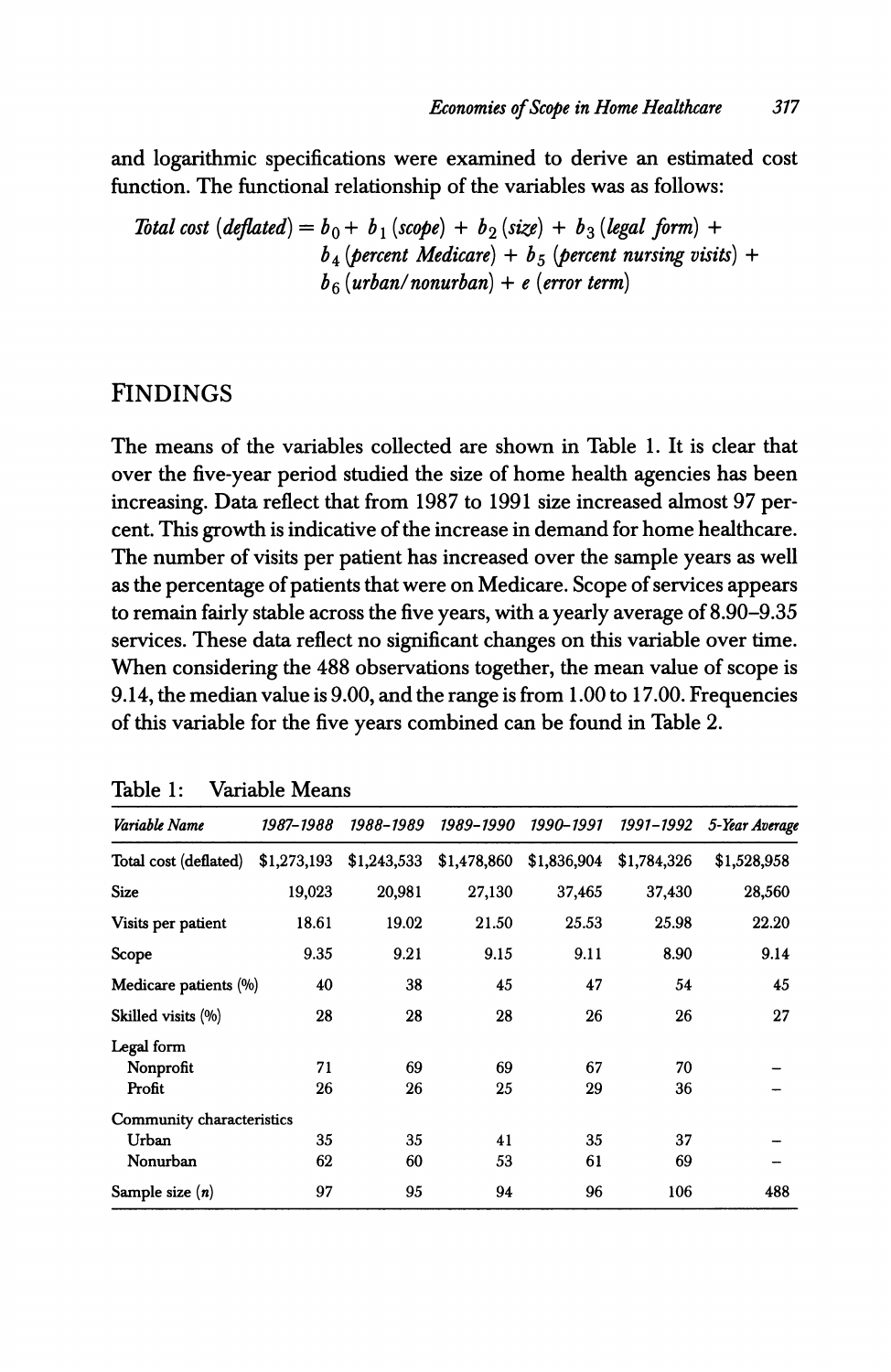| Value            | Frequency        | Percent | Cumulative<br>Percent |  |
|------------------|------------------|---------|-----------------------|--|
| 1                |                  | 0.2     | 0.2                   |  |
| $\boldsymbol{2}$ | $\boldsymbol{2}$ | 0.4     | 0.6                   |  |
| 3                | 6                | 1.2     | 1.8                   |  |
| 4                | 3                | 0.6     | 2.5                   |  |
| 5                | 12               | 2.5     | 4.9                   |  |
| 6                | 32               | 6.6     | 11.5                  |  |
| 7                | 60               | 12.3    | 23.8                  |  |
| 8                | 50               | 10.2    | 34.0                  |  |
| 9                | 97               | 19.9    | 53.9                  |  |
| 10               | 105              | 21.5    | 75.4                  |  |
| 11               | 69               | 14.1    | 89.5                  |  |
| 12               | 28               | 5.7     | 95.3                  |  |
| 13               | 6                | 1.2     | 96.5                  |  |
| 14               | 7                | 1.4     | 98.0                  |  |
| 15               | 5                | 1.0     | 99.0                  |  |
| 16               |                  | 0.2     | 99.2                  |  |
| 17               | 4                | 0.8     | 100.0                 |  |
| Total            | 488              | 100.0   | 100.0                 |  |

Table 2: Five-Year Frequency of Scope of Services

#### REGRESSION RESULTS

Several models were developed to assess these associations over time. The model chosen was dependent on the relationship of the variables under study and related theoretical assumptions.

Alogarithmic regression model was developed to assess the associations related to economies of scope. The equation used total cost deflated by the CPI as the dependent variable. Table 3 shows the results of the regression equation with the variables and their respective coefficients. Scope appeared significant in this initial equation controlling for community characteristics, legal form, size, proportion of the population that was on Medicare, and visits per patient. In order to examine this issue further, various other functional models were examined. The best model included computation of a new variable measuring nonlinearity in scope based on Taylor's Theorem (Ellis and Gulick 1978: 523):  $\text{scope}^2 = \text{scope} \times \text{scope}$  (SSSQ=SS\*SS). This new variable measured extremely high levels of scope. A linear model was developed, and once SSSQwas included in this model the resulting functional form was nonlinear. The results of this regression indicated both economies and diseconomies of scope. Table 4 shows these regression results.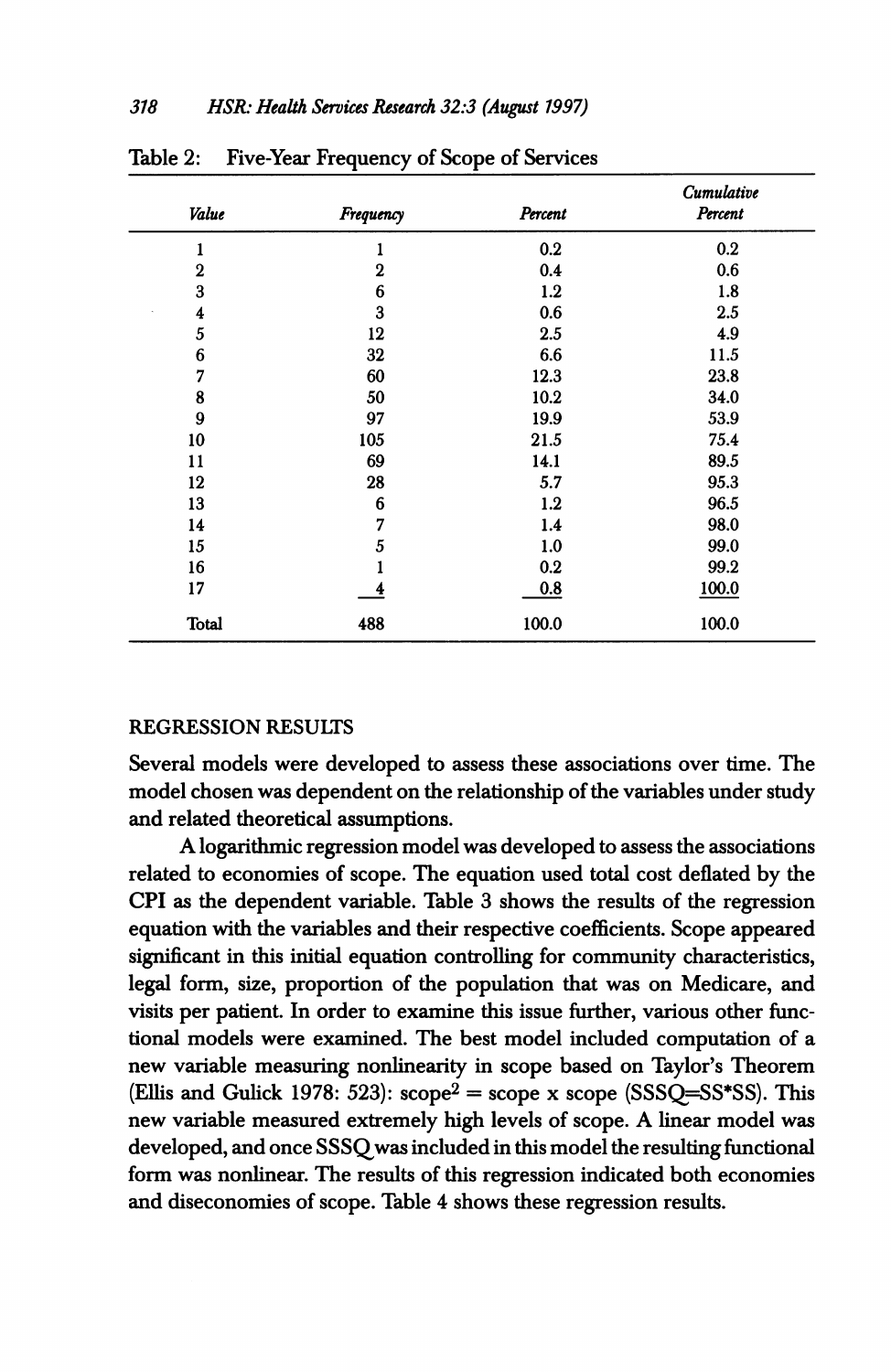| Variable                                      | Coefficient | t        | Sig. t* |
|-----------------------------------------------|-------------|----------|---------|
| Community characteristics<br>$(0 = nonurban)$ | .389994     | 7.440    | .0000   |
| Legal form<br>$(0 = nonprofit)$               | $-.309331$  | $-4.750$ | .0000   |
| Scope                                         | .319553     | 3.407    | .0007   |
| Proportion of population on Medicare          | .225099     | 5.103    | .0000   |
| <b>Size</b>                                   | .764987     | 31.185   | .0000   |
| Visits per patient                            | $-.300786$  | $-6.381$ | .0000   |
| (Constant)                                    | 6.701308    | 22.657   | .0000   |

Table 3: Logarithmic Regression Results

Note: coefficients represent logged values.

\* Factors were significant at the .05 level.

#### Table 4: Nonlinear Regression Results

| Variable                                      | Coefficient   | t        | $Sig. t^*$ |
|-----------------------------------------------|---------------|----------|------------|
| Community characteristics<br>$(0 = nonurban)$ | 241841.949    | 2.543    | .0114      |
| Legal form<br>$(0 = nonprofit)$               | $-381978.251$ | $-3.172$ | .0016      |
| Scope                                         | $-472570.060$ | $-4.853$ | .0000      |
| Proportion of population on Medicare          | 48.343        | 43.197   | .0000      |
| <b>Size</b>                                   | 47.327        | 42.409   | .0000      |
| Visits per patient                            | $-19014.372$  | $-5.880$ | .0000      |
| Scone <sup>2</sup>                            | 26533.878     | 5.180    | .0000      |
| (Constant)                                    | 2313822.070   | 4.665    | .0000      |

\* Factors were significant at the .05 level.

For small values of scope, after setting all other independent variables to zero, and considering that the squared term coefficient is much less than that of the linear term for low values of scope, it could be determined that, initially, as scope increases costs go down, thus proving economies of scope. For larger values of scope, following this same procedure relative to the independent variables, it was determined that costs go up, thus proving diseconomies of scope.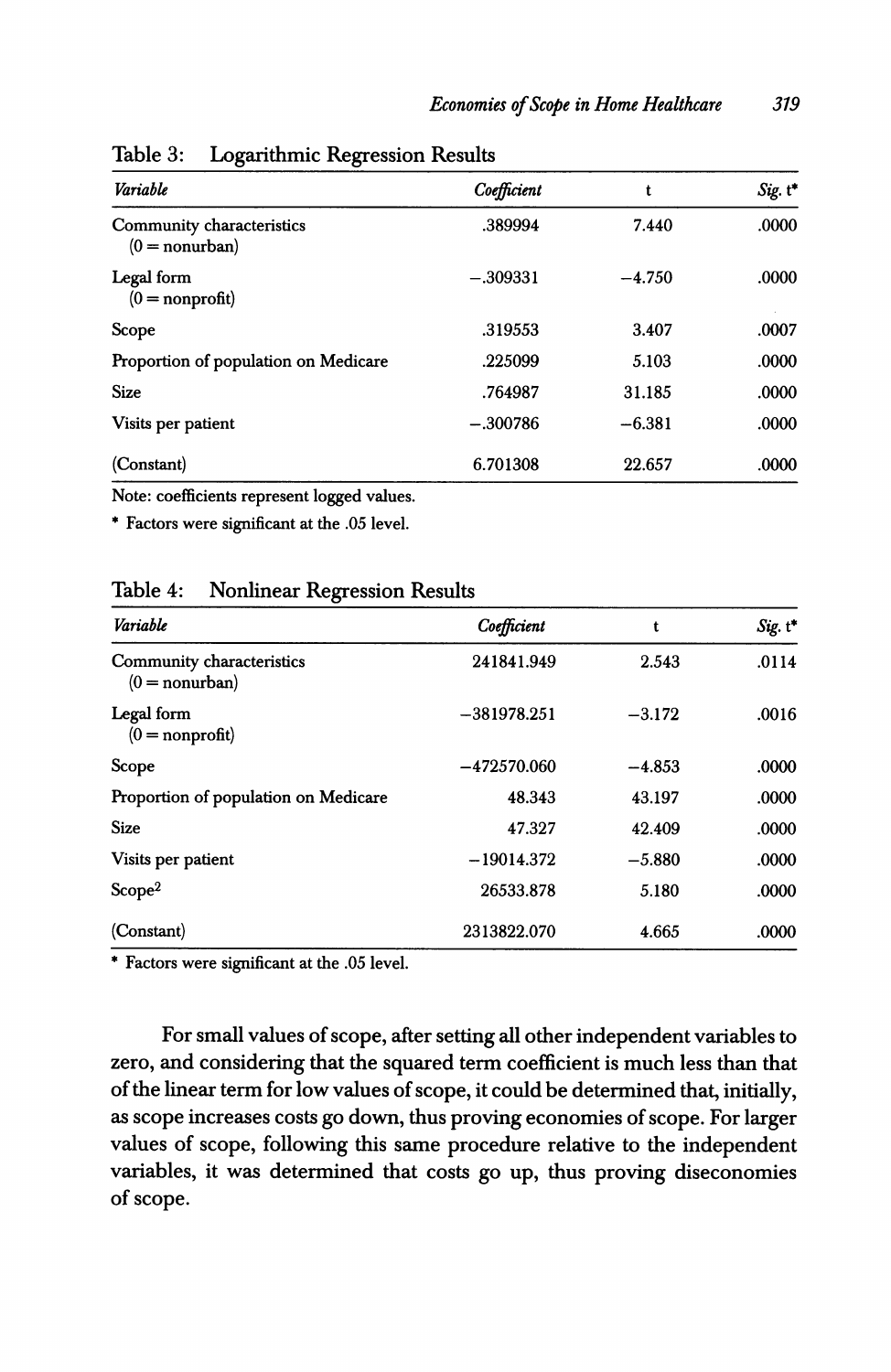These data suggest that if costs go down first, and then go up, there must be an optimum point of minimum costs. An equation was formulated, and the optimum point of minimum costs for these data was calculated. Data suggest that this optimum point was nine services. Figure <sup>1</sup> displays the economies of scope curve.

Figure 2 is a line graph of the actual mean number of services offered by those HHAs studied. The data from this figure suggest that there is <sup>a</sup> tendency for home health agencies to have a slightly large scope, as the average scope is nine to ten services.

Several models were developed and tested using economic theory as a basis. The two models used in this study (logarithmic and nonlinear) were the best estimate of the total cost function related to economies of scope. Both models were examined for linear assumption violations (multicollinearity, heteroscedasticity, and autocorrelation) as well as model stability.

The presence of multicollinearity was found in both models through the examination of covariation and correlation coefficients. This multicollinearity may be the result of using a large sample. As the sample size increases so does the probability that correlation with independent variables will be significant.





Note: controlling for  $size = 0$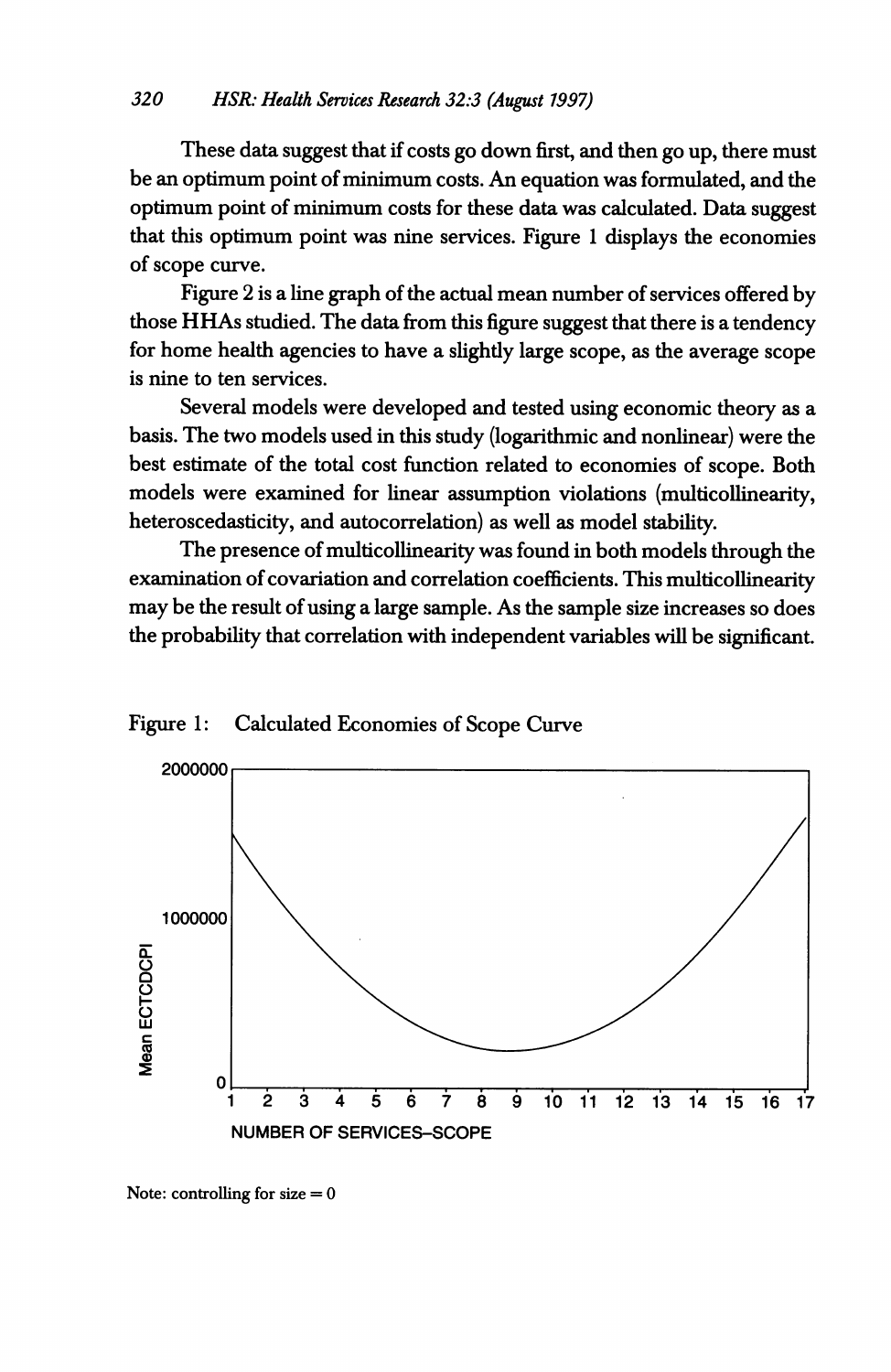

Data Collected-Scope Figure 2:

The coefficients of the variables reflect the fact that only about 18 percent of the relationship between the variables is explained; therefore, this relationship is not an important factor in assessing these models.

Plots of the regression residuals were examined to test for the presence of heteroscedasticity. Inspection of these plots indicated that the magnitude of the residuals on average was the same, and therefore that no heteroscedasticity was present.

In order to examine the possible presence of autocorrelation, a new variable was created to act as a year proxy. The regressions were run again with this variable included. This variable was not significant in either model, suggesting, therefore, that no autocorrelation was present in either functional form.

# **CONCLUSIONS**

Many of the home health agencies included in this study have scope larger than the minimum cost point. These agencies are offering too many different types of services and, therefore, are not obtaining cost advantages. From a solely economic perspective, managers should determine which services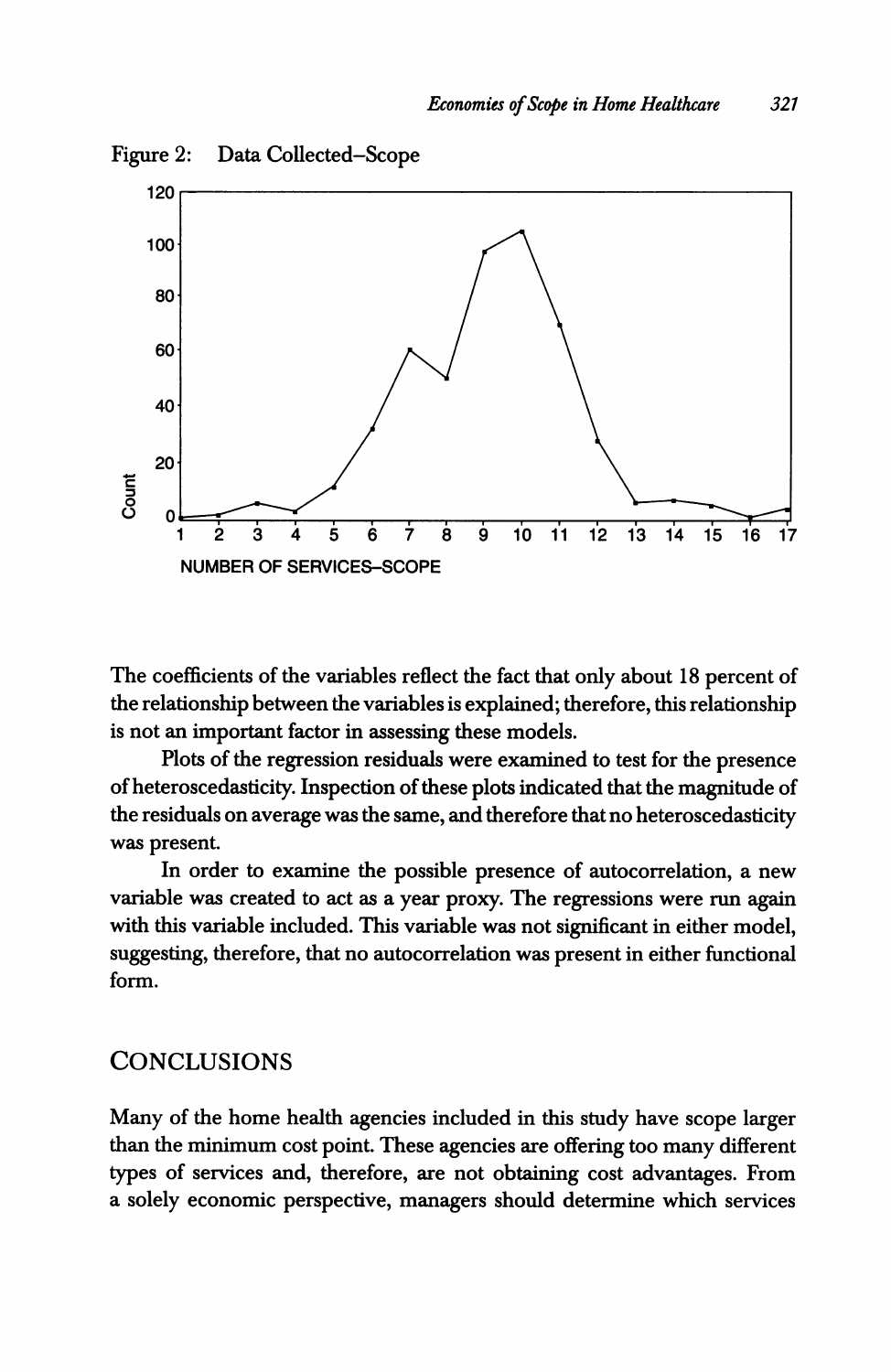provide the most competitive advantage and begin eliminating more marginal activities.

From a competitive position or customer satisfaction perspective, or both, however, elimination of activities may not be possible. Depending on the location and the competitive nature of the firm's environment, these decisions must be made on a case-by-case basis.

# IMPLICATIONS AND SUGGESTIONS FOR FURTHER RESEARCH

This study has been the first to analyze economies of scope in the home healthcare field. It makes an important contribution to the field of healthcare research in its effort to begin to measure a service industry. Economies of scope is far easier to measure in a production or manufacturing environment, and numerous examples of this are present in the literature. Measurement in the field of healthcare is much more difficult due to variation in such areas as service intensity, quality, delivery setting, and so forth. This model is an attempt at a beginning. Development of this technique for other healthcare settings needs to be further explored.

As the competitive nature of healthcare increases and the pressure from managed care groups intensifies, it will be a challenge for the home care industry to provide all of the services needed in an efficient manner. The economic principles by which manufacturers have been doing business need to be applied to the service sector. Data suggest that beyond a certain point, it is no longer economically prudent for home health agencies to provide additional types of home healthcare services. Economic theories relative to economies of scope can be applied to home health firms to determine the point at which cost advantages may be obtained. The application and use of economic cost models needs to be an important component in healthcare management decision making.

These additional questions are raised as a result of this research:

- \* What is the specific service mix required in order for individual firms to achieve economies of scope?
- \* Are there economies of scope for payers of healthcare?
- \* What is the impact of case management on economies of scope?
- \* What is the impact of alternative payment mechanisms on economies of scope?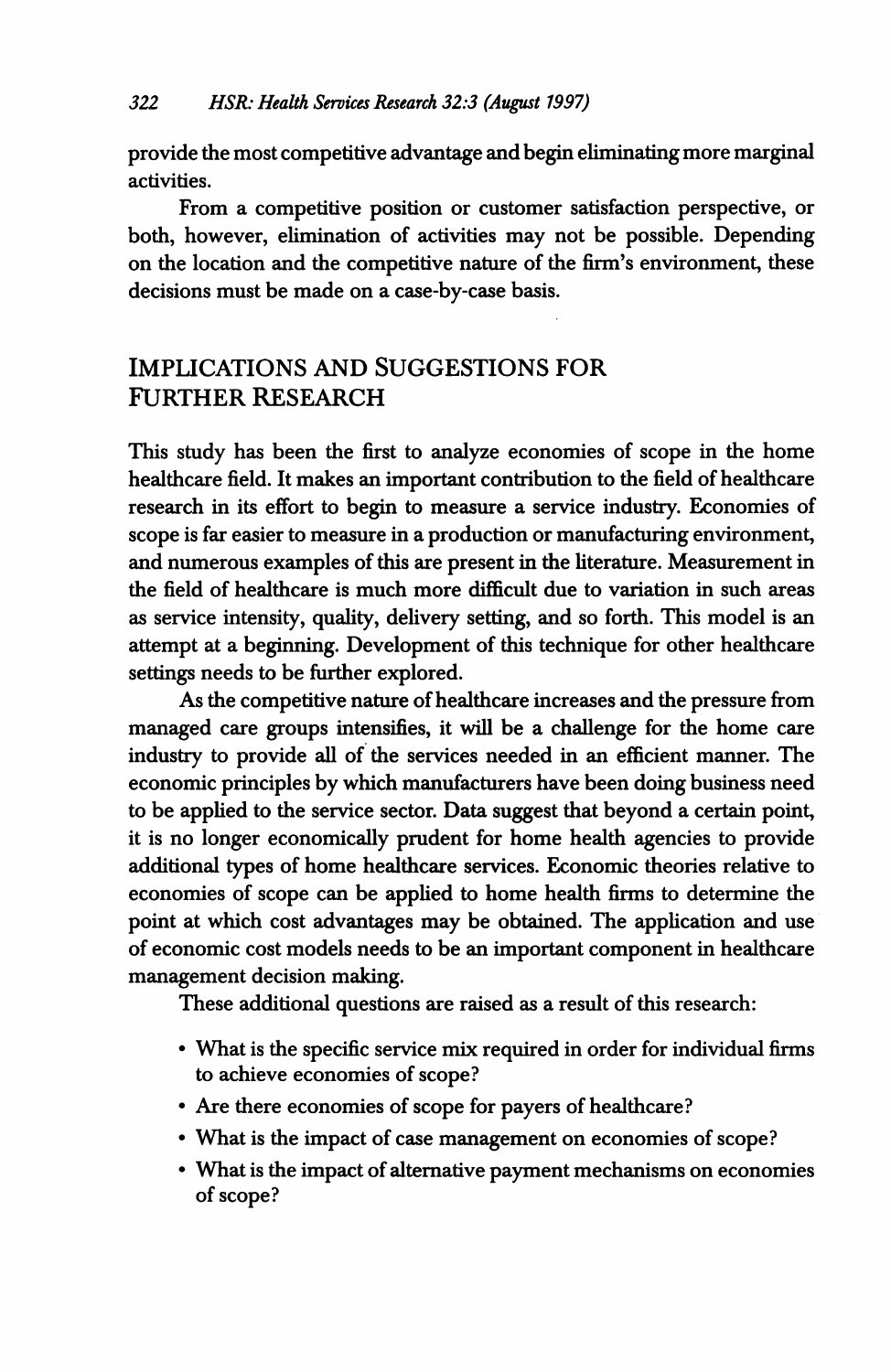• What is the relationship between economies of scope and healthcare quality?

# LIMITATIONS

The results of this research should be generalizable to a limited population: licensed HHAs in the state of Connecticut. When Connecticut information is compared with national home healthcare data (persons served, visits per person, charges per person, etc.), it is very close to the national mean. But Connecticut has a very high per capita income and generous healthcare coverage. The fact that these results cannot be generalized to other states does not preclude the use of similar modeling techniques in other states in an attempt to apply basic economic efficiency models to healthcare. Replications of this study in other states and perhaps even nationally is necessary before global generalizations can be made.

# ACKNOWLEDGMENTS

Many thanks to Dr. Lynn Ellis for guidance, encouragement, and support during this research effort.

# REFERENCES

- Anderson, O. W. 1985. Health Services in the United States: A Growth Enterprise Since 1875. Chicago: Health Administration Press.
- Ackerman, F. K, III. 1982. "The Movement Toward Vertically Integrated Regional Health Systems." Health Care Management Review 17 (Summer): 81-88.
- Callan, M., and D. Yeager. 1991. Containing the Health Care Cost SpiraL New York: McGraw Hill.
- Cost Report (HCFA Form 1728-86). 1986. Hartford: State of Connecticut, Commission on Hospitals and Health Care.
- Cost Report Guidelines for HCFA Form 1728-86. 1986. Hartford: State of Connecticut, Commission on Hospitals and Health Care.
- Cowing, T. G., and A. G. Holtmann. 1983. "Multiproduct Short-Run Hospital Cost Functions: Empirical Evidence and Policy Implications from Cross-Section Data." Southern Economic Journal 49 (January): 637-53.
- Ellis, L. 1984. The Financial Side of Industrial Research Management. New York: John Wiley & Sons.

Ellis, R., and D. Gulick. 1978. Calculus. New York: Harcourt Brace Jovanovich.

Feldstein, P. J. 1988. Health Care Economics, 3rd ed. New York: John Wiley and Sons.